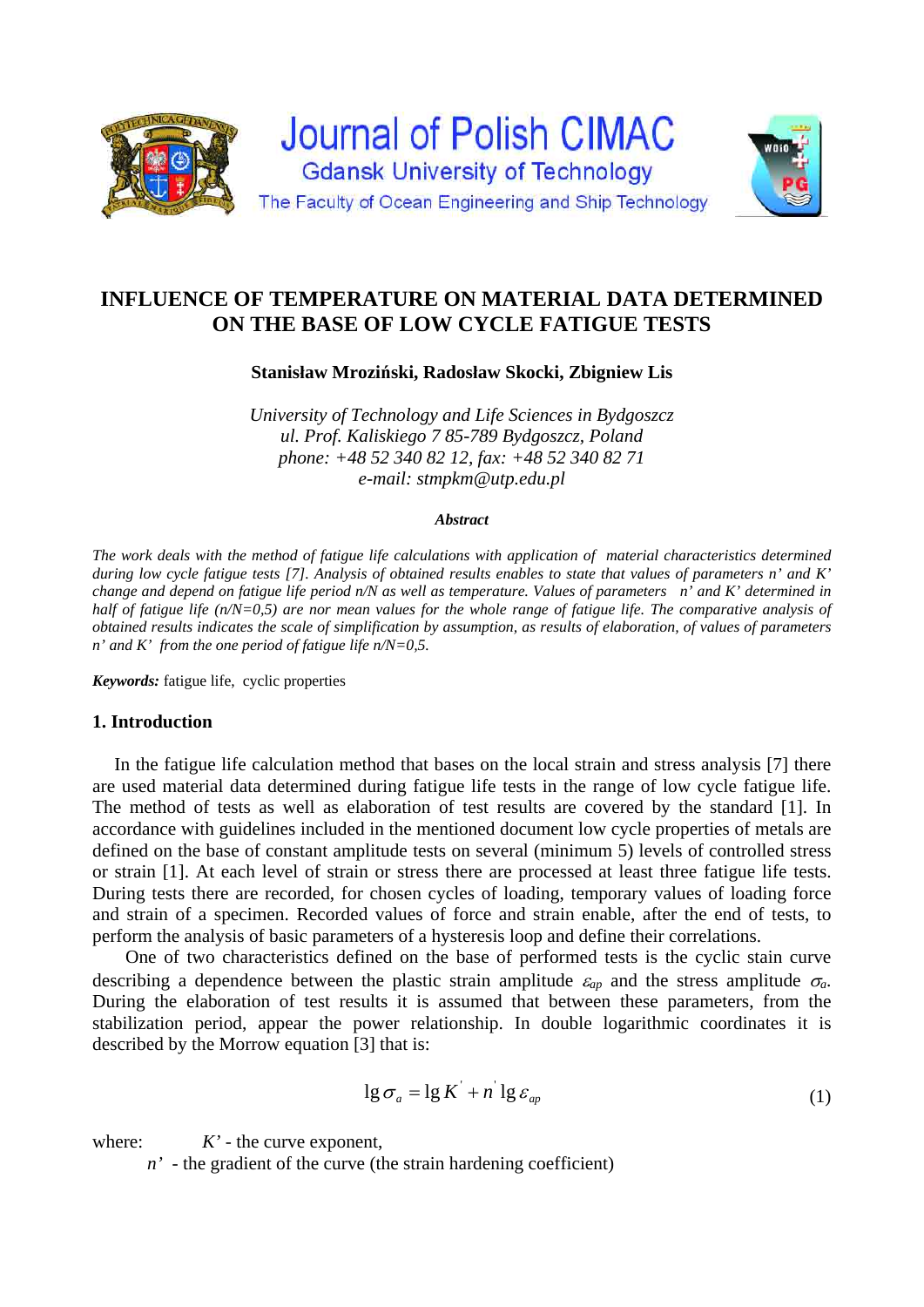Parameters *n'* and *K'* of the equation (1) are basic material data used during fatigue life calculations. The presented method of elaboration of test results does not arouse doubts in case of cyclically stable materials. Doubts do appear in case of materials characterized by changes of cyclic properties that do not show stabilization period.

 On the base of the analysis of works on low cycle test on metals [2] it can be stated that the period of stabilization may appear in short term or does not appear at all [4]. For such materials necessary parameters of the hysteresis loop ( $\sigma_a$  and  $\varepsilon_{ap}$ ) are assumed from the period responding to half of fatigue life *n/N*=0,5, where: *N-* fatigue life on the defined loading level to the failure appearance while, *n*=0,5*N*. The processing during determination of hysteresis loop parameters in the case of the lack of stabilization period is shown in Fig. 1. In the figure there are schematically shown exemplary curves of changes of one of parameters  $(\sigma_a)$  appearing in the equation (1) on five levels of total strain  $\varepsilon_{ac}$  during tests of alloy steel [4].



*Fig. 1. Processing during elaboration of test results with the classic method (material with the lack of stabilization period) [4]* 

From the course of curves  $(\sigma_a)$  it results that tested steel undergoes essential softening. Points marked on individual stress curves mean half of fatigue life (0,5*n*/*N*) on each level of total strain  $\varepsilon_{ac}$ . Values of parameters *n'* and *K'* obtained as a result of approximation of hysteresis loops parameters ( $\sigma_a$ ,  $\varepsilon_{ap}$ ) with the equation (1) describe only temporary cyclic properties of material for the fatigue life period  $n/N=0.5$ . During fatigue life calculations they undergo an informal transposition (approximation) on the whole range of fatigue life. Such an attitude during determination of material data can be one of reasons of diversification of tests and calculation results observed for many metals and their alloys [4]. The problem especially refers to determination of material data of metals in increased temperatures.

The main aim of the work is the analysis of influence of temperature as well as the level of failure of cast steel on material data determined during low cycle fatigue tests.

### **2. Description of experimental tests**

Experimental tests were performed with the usage of specimens made of martensitic cast steel GX12CrMoVNb9-1 (GP91). The shape of specimen and its dimensions are shown in Fig. 2.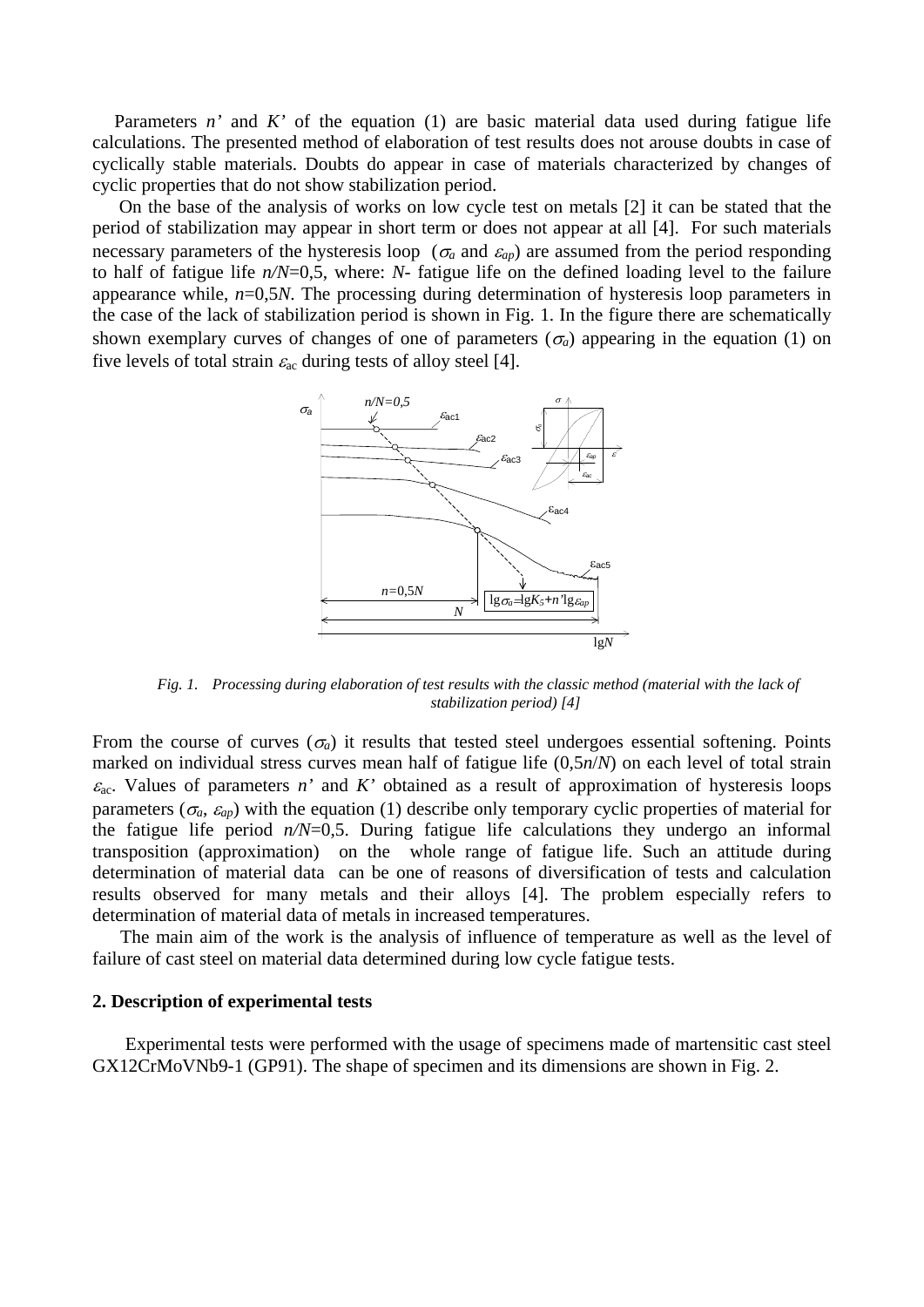

#### *Fig. 2. Specimen for test*

Tests were performed on five levels of strain  $\varepsilon_{ac}$  (0,25; 0,3; 0,35; 0,5; 0,6 %). The total strain amplitude was the controlled parameter during tests ( $\varepsilon_{ac}$ =const). During fatigue life tests for chosen cycles there were recorded temporary values of loading force as well as strain of specimen. As a criterion of test of the fatigue life test end on all levels of strain  $\varepsilon_{ac}$  there was assumed a deformation of the hysteresis loop in the half-cycle of tension.

### **3. Test results and their analysis**

Values of loading force and strain recorded for chosen cycles were elaborated in order to determine the course of changes of basic parameters of the hysteresis loop that are  $\varepsilon_{ap}$  and  $\sigma_{a}$ . Temporary stress in specimen  $\sigma$  was determined by division the value of temporary loading force by the specimen cross-sectional area. Using maximum $\sigma_{\text{max}}$  and minimum  $\sigma_{\text{min}}$  values of stress there was determined the amplitude value  $\sigma_a$ . Similar approach was applied while determining the value of the total strain amplitude  $\varepsilon_{ap}$ .

As it was expected increased temperature caused decrease of fatigue life. Influence of temperature on fatigue life depends on the strain level. It is small in the area of the largest levels of strain and increases as strain decreases. In Fig. 3 there are shown exemplary curves of two parameters of the hysteresis loop ( $\varepsilon_{ap}$  and  $\sigma_{a}$ ) in the function of number of loading cycles.



*Fig. 3. Changes of parameters of the hysteresis loop on the level*  $\varepsilon_{ac} = 0.25\%$ *: a)*  $\sigma_a$ , *b)*  $\varepsilon_{ap}$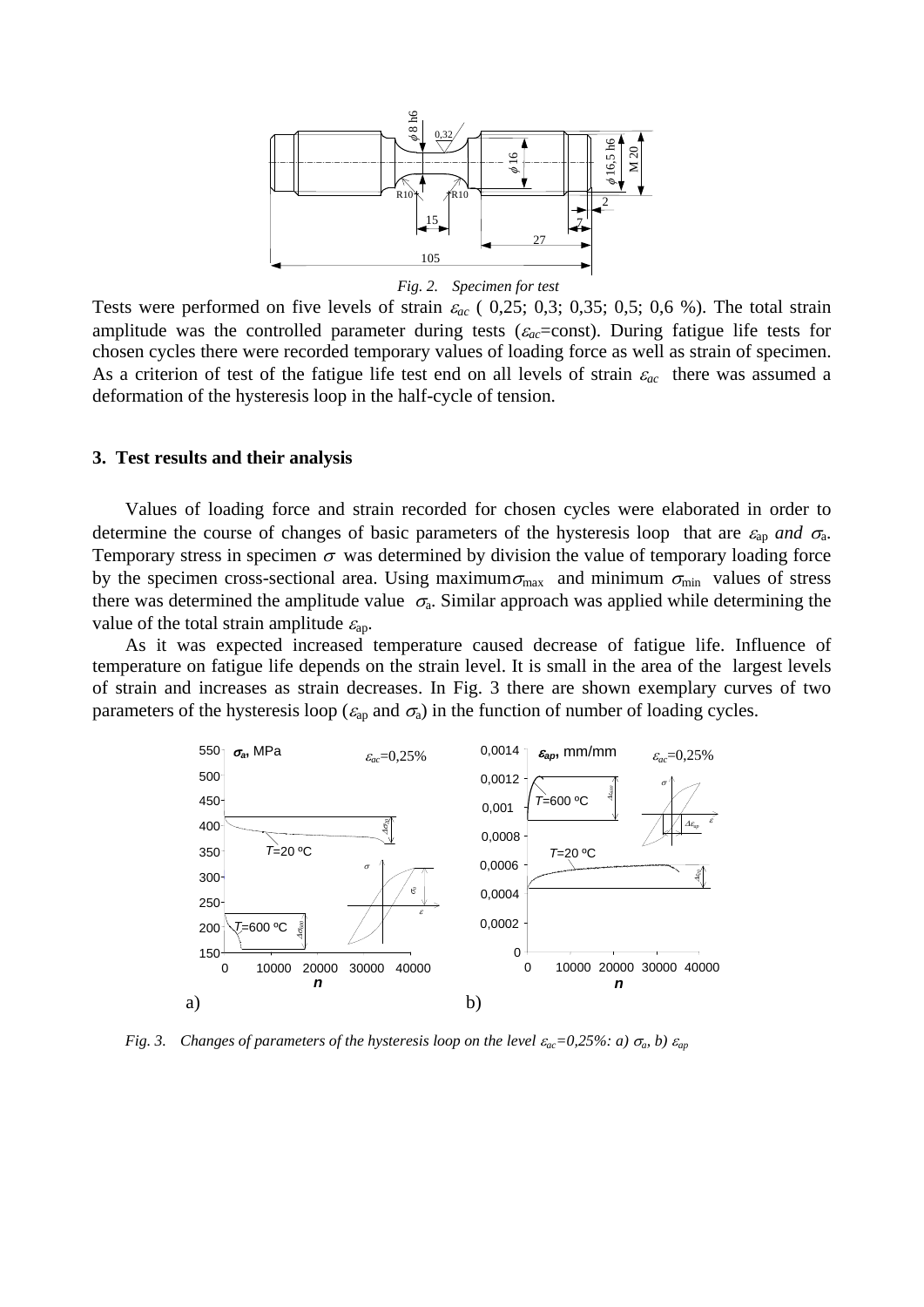

*Fig. 4. Changes of parameters of the hysteresis loop on the level*  $\varepsilon_{ac} = 0.6$ *: a)*  $\sigma_a$ , *b)*  $\varepsilon_{ap}$ 

On the base of obtained curves it can be stated that there is no clear stabilization period of cyclic properties on any of loading levels. As the n number of loading cycles increases parameters of the hysteresis loop change. The stress amplitude  $\sigma_a$  (fig. 3a and 4a) decreases and at the same time the plastic strain amplitude increases  $\varepsilon_{ap}$  (fig. 3b, 4b). The pattern of changes of mentioned parameters attests to cyclic softening of the cast steel. In figures 3 and 4 ranges of courses of parameters recorded in the fatigue test were marked. On the base of the analysis of determined curves it can be stated that the range of changes of  $\Delta\sigma$  and  $\Delta\varepsilon$  parameters increases with the number of loading cycles and the strain level. Moreover the course of changes of parameters increases as temperature increases. He problem of softening of the cast steel in increased temperature was discussed in details in works [5, 6].

The method proposed in the work [4] was used to evaluate influence of temperature and fatigue failure level. Its pith is in usage of parameters of the hysteresis loop from different periods of relative fatigue life  $n/N$  during approximation of hysteresis loop parameters ( $\varepsilon_{ap}$ , and  $\sigma_{a}$ ) with straight lines described by the equation (1).

The above was schematically shown in Fig. 5. During elaboration of test results on each of loading levels there were separated 10 periods of relative fatigue life *n/N* . Periods were defined with the usage of parallel lines  $L_1$ - $L_{10}$ . Lines stand for fatigue life periods where values of strain  $\varepsilon_{ap}$  were assumed. Analogically  $\sigma_a$  stresses were determined in the same periods of fatigue life.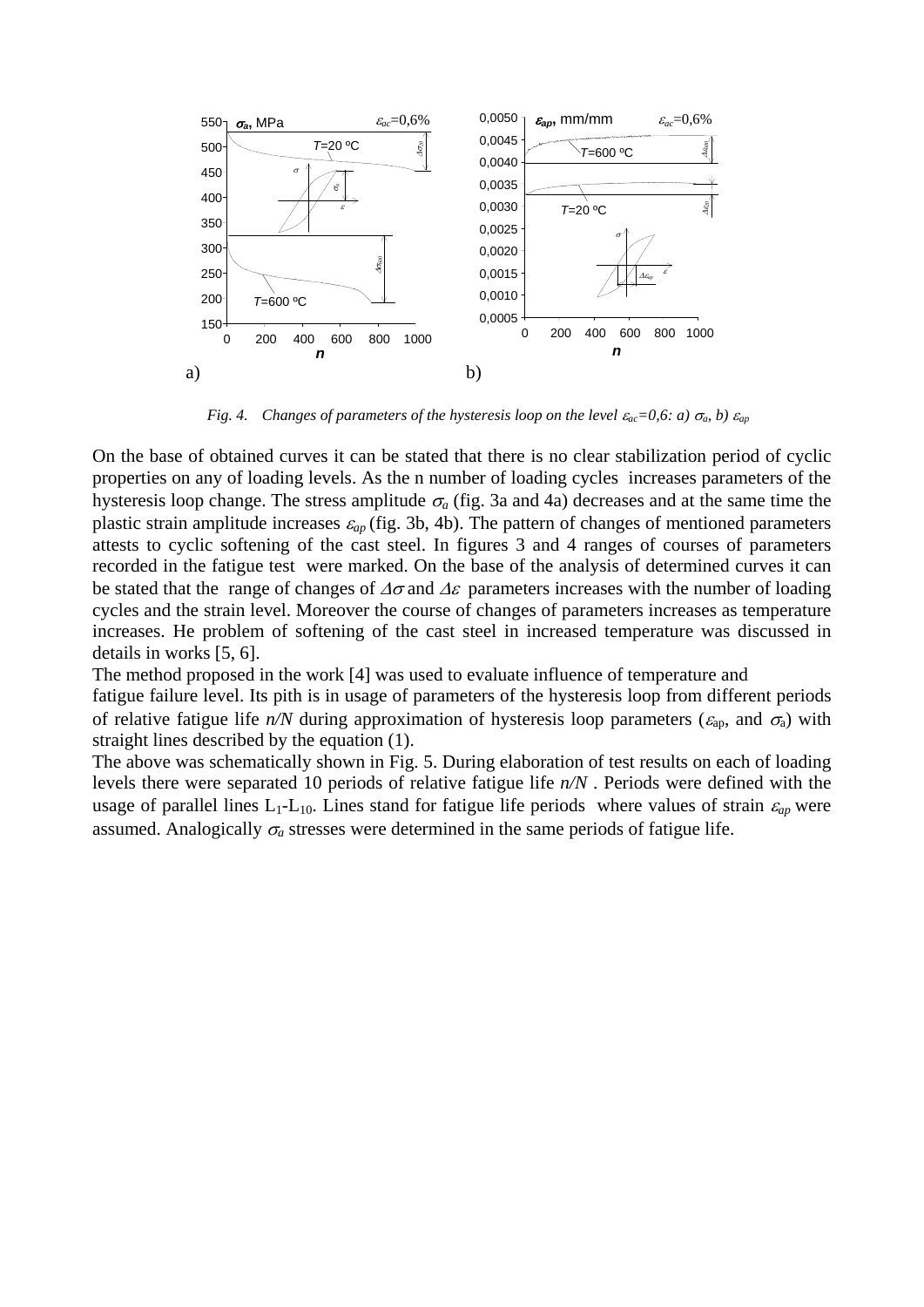

Fig. 5. Changes of plastic strain of the cast steel in temperature  $600^{\circ}$ C, the method of elaboration of test results

Values of coefficient  $n'$  and exponent  $K'$  of the equation (1) obtained in different fatigue life periods were analyzed in the function of relative fatigue life *n/N*. Curves of changes of *n'* and *K'* are shown in Fig. 6. In order to illustrate the simplification performed during elaboration of test results in the figure there were also marked values of mentioned parameters for the one period of fatigue life  $(n/N=0.5)$ .



Fig. 6. Elaboration results of low cycle tests of the cast steel obtained in two temperatures: a) value of the exponent *K'*, b) value of the coefficient *n'*

As it was expected values of parameters *n'* and *K'* change and depend on the fatigue life period *n/N*. Bigger changes of material data are a consequence of the bigger range of changes of parameters of the hysteresis loop in the function of the number of loading cycles in increased temperature. The comparative analysis of material data *n'* and *K'* in both temperatures indicates the scale of the performed simplification by assuming, as elaboration results , values of parameters *n'* and *K'* from the one period of fatigue life *n/N*=0,5.